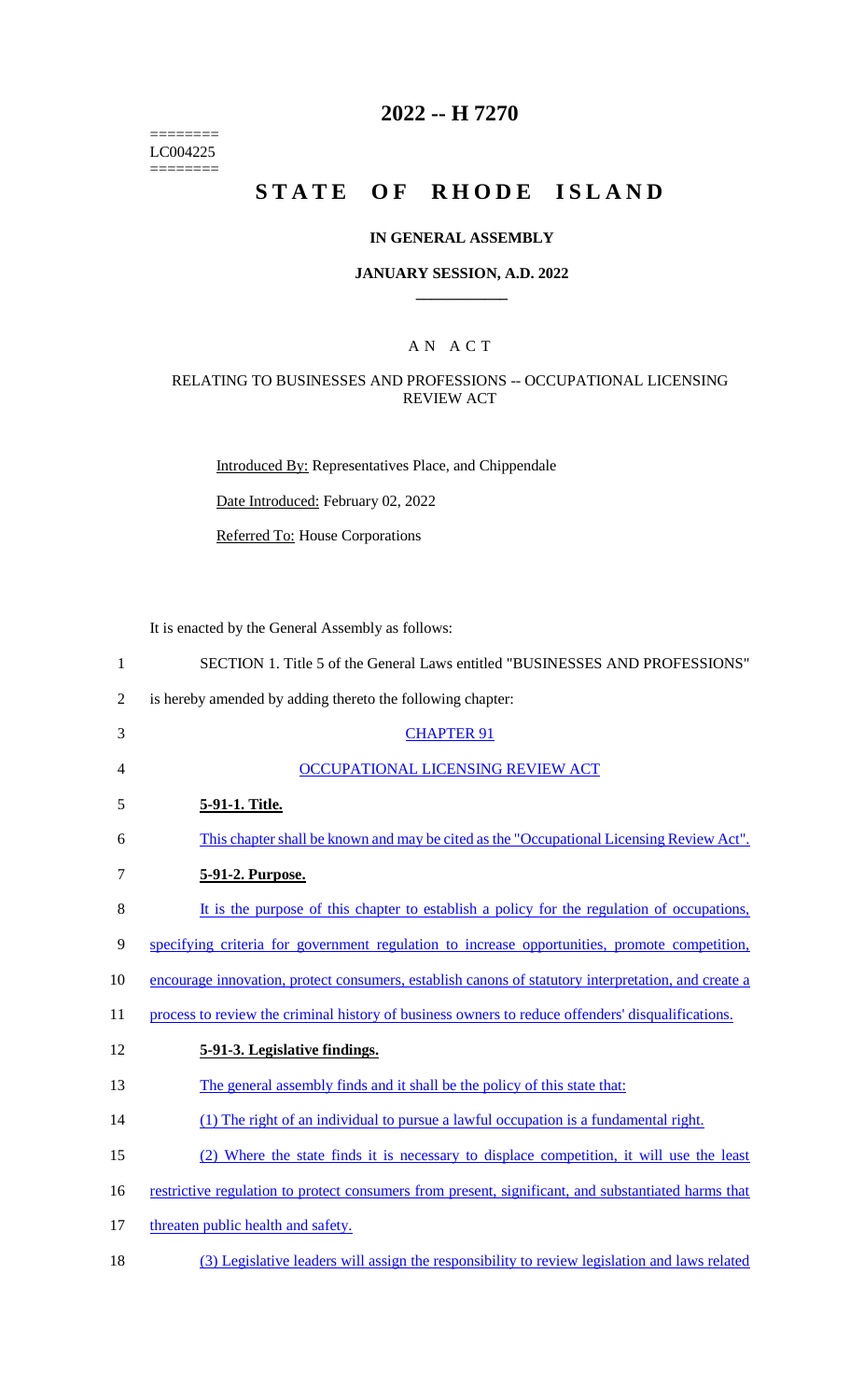## 1 to occupational regulations.

| $\mathbf{2}$   | 5-91-4. Definitions.                                                                                      |
|----------------|-----------------------------------------------------------------------------------------------------------|
| 3              | As used in this chapter, the following terms shall have the following meanings:                           |
| $\overline{4}$ | (1) "Governmental certification" means a voluntary, government-granted, and non-                          |
| 5              | transferable recognition to an individual who meets personal qualifications related to a lawful           |
| 6              | occupation. Upon the government's initial and continuing approval, the individual may use                 |
| $\tau$         | "government certified" or "state certified" as a title. A non-certified individual also may perform       |
| $8\,$          | the lawful occupation for compensation, but may not use the terms "government certified" or "state"       |
| 9              | certified" as a title. In this chapter, the term "government certified" is not synonymous with            |
| 10             | "occupational license." It is also not intended to include credentials, such as those used for medical-   |
| 11             | board certification or held by a certified public accountant, that are prerequisites to working           |
| 12             | lawfully in an occupation.                                                                                |
| 13             | (2) "Government registration" means a requirement to give notice to the government that                   |
| 14             | may include the individual's name and address, the individual's agent for service of process, the         |
| 15             | location of the activity to be performed, and a description of the service the individual provides.       |
| 16             | "Government registration" does not include personal qualifications and is not transferable but it         |
| 17             | may require a bond or insurance. Upon the government's receipt of notice, the individual may use          |
| 18             | "government registered" as a title. A non-registered individual may not perform the occupation for        |
| 19             | compensation or use "government registered" as a title. In this chapter, "government registration"        |
| 20             | is not intended to be synonymous with "occupational license." It is also not intended to include          |
| 21             | credentials, such as those held by a registered nurse, which are prerequisites to working lawfully in     |
| 22             | an occupation.                                                                                            |
| 23             | (3) "Lawful occupation" means a course of conduct, pursuit or profession that includes the                |
| 24             | sale of goods or services that are not themselves illegal to sell, irrespective of whether the individual |
| 25             | selling them is subject to an occupational regulation or not.                                             |
| 26             | (4) "Least restrictive regulation" means, from the least to the most restrictive:                         |
| 27             | (i) Market competition;                                                                                   |
| 28             | (ii) Third-party or consumer-created ratings and reviews;                                                 |
| 29             | (iii) Private certification;                                                                              |
| 30             | (iv) Voluntary bonding or insurance;                                                                      |
| 31             | (v) Specific private civil cause of action to remedy consumer harm;                                       |
| 32             | (vi) Chapter 13.1 of title 6, "deceptive trade practices";                                                |
| 33             | (vii) Mandatory disclosure of attributes of the specific good or service;                                 |
| 34             | (viii) Regulation of the process of providing the specific good or service;                               |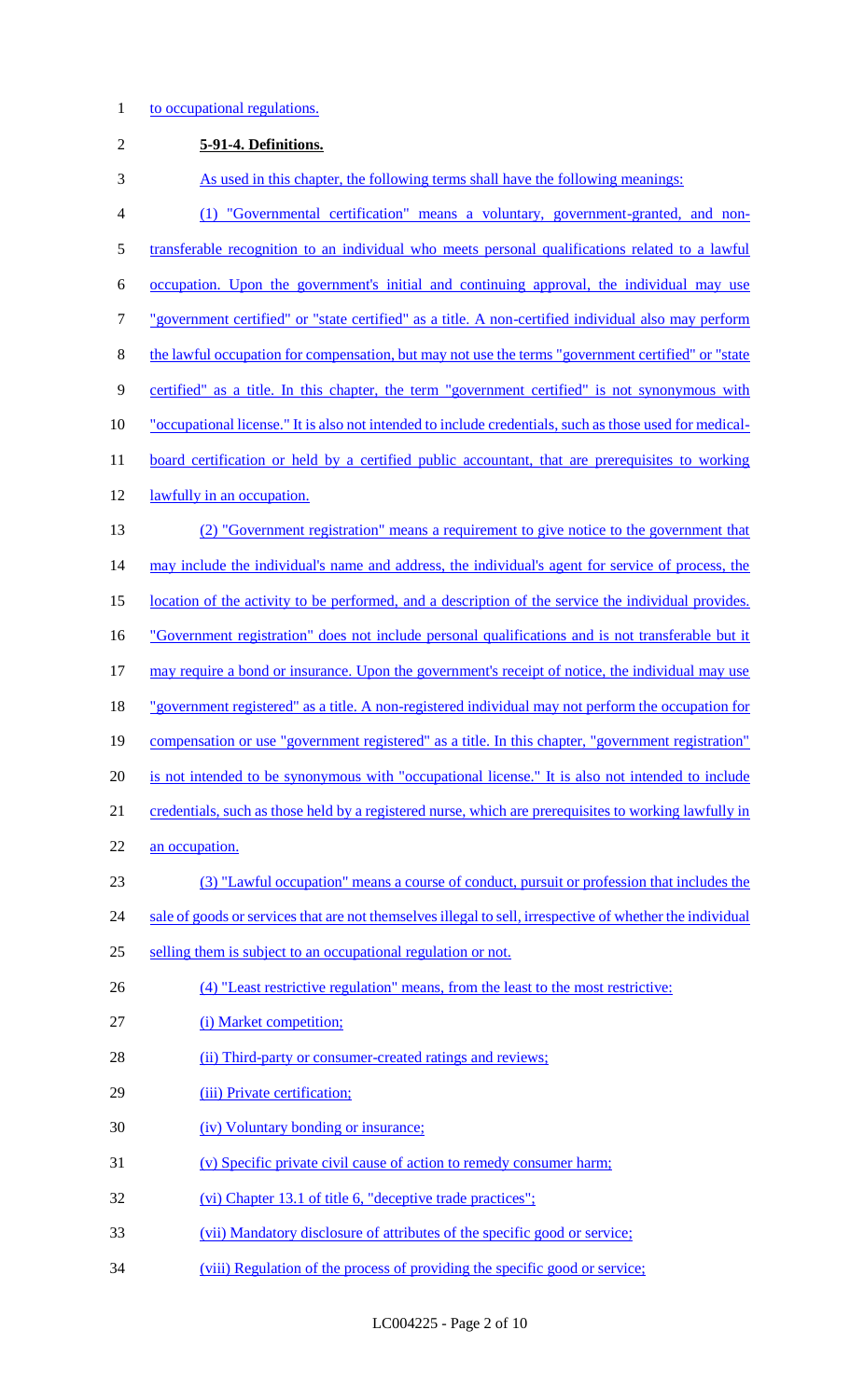| $\mathbf{1}$   | (ix) Regulation of the facility where the specific goods or services are sold;                         |
|----------------|--------------------------------------------------------------------------------------------------------|
| $\overline{2}$ | $(x)$ Inspection;                                                                                      |
| 3              | $(x_i)$ Bonding;                                                                                       |
| $\overline{4}$ | (xii) Insurance;                                                                                       |
| 5              | (xiii) Government registration;                                                                        |
| 6              | (xiv) Government certification;                                                                        |
| 7              | (xv) Specialty occupational license for medical reimbursement; and                                     |
| 8              | (xvi) Occupational license.                                                                            |
| 9              | (5) "Occupational license" means a lawful non-transferable authorization for an individual             |
| 10             | to perform exclusively a lawful occupation for compensation based on meeting personal                  |
| 11             | qualifications established by the general assembly. In an occupation for which a license is required,  |
| 12             | it is illegal for an individual who does not possess a valid occupational license to perform the       |
| 13             | occupation for compensation.                                                                           |
| 14             | (6) "Occupational regulation" means a statute, rule, practice, policy, or other state law that         |
| 15             | allows an individual to use an occupational title or work in a lawful occupation. It includes          |
| 16             | government registration, government certification, and occupational license. It excludes a business    |
| 17             | license, facility license, building permit, or zoning and land use regulation, except to the extent    |
| 18             | those state laws regulate an individual's personal qualifications to perform a lawful occupation.      |
| 19             | "Personal qualifications" means criteria that are related to an individual's personal                  |
| 20             | background and characteristics. They may include one or more of the following: completion of an        |
| 21             | approved educational program, satisfactory performance on an examination, work experience,             |
| 22             | apprenticeship, other evidence of attainment of requisite knowledge and skills, passing a review of    |
| 23             | the individual's criminal record and completion of continuing education.                               |
| 24             | (8) "Private certification" means a voluntary program in which a private organization grants           |
| 25             | non-transferable recognition to an individual who meets personal qualifications and standards          |
| 26             | relevant to performing the occupation as determined by the private organization. The individual        |
| 27             | may use a designated title of "certified," as permitted by the organization.                           |
| 28             | (9) "Specialty occupational license for medical reimbursement" means a non-transferable                |
| 29             | authorization in law for an individual to qualify for payment or reimbursement from a government       |
| 30             | agency for the non-exclusive provision of new or niche medical services based on meeting personal      |
| 31             | <u>qualifications established by the general assembly. A private health insurance company or other</u> |
| 32             | private company may recognize this credential. Notwithstanding this specialty license, it is legal     |
| 33             | for a person regulated under another occupational regulation to provide similar services as defined    |
| 34             | in state law for compensation and reimbursement. It is also legal for an individual who does not       |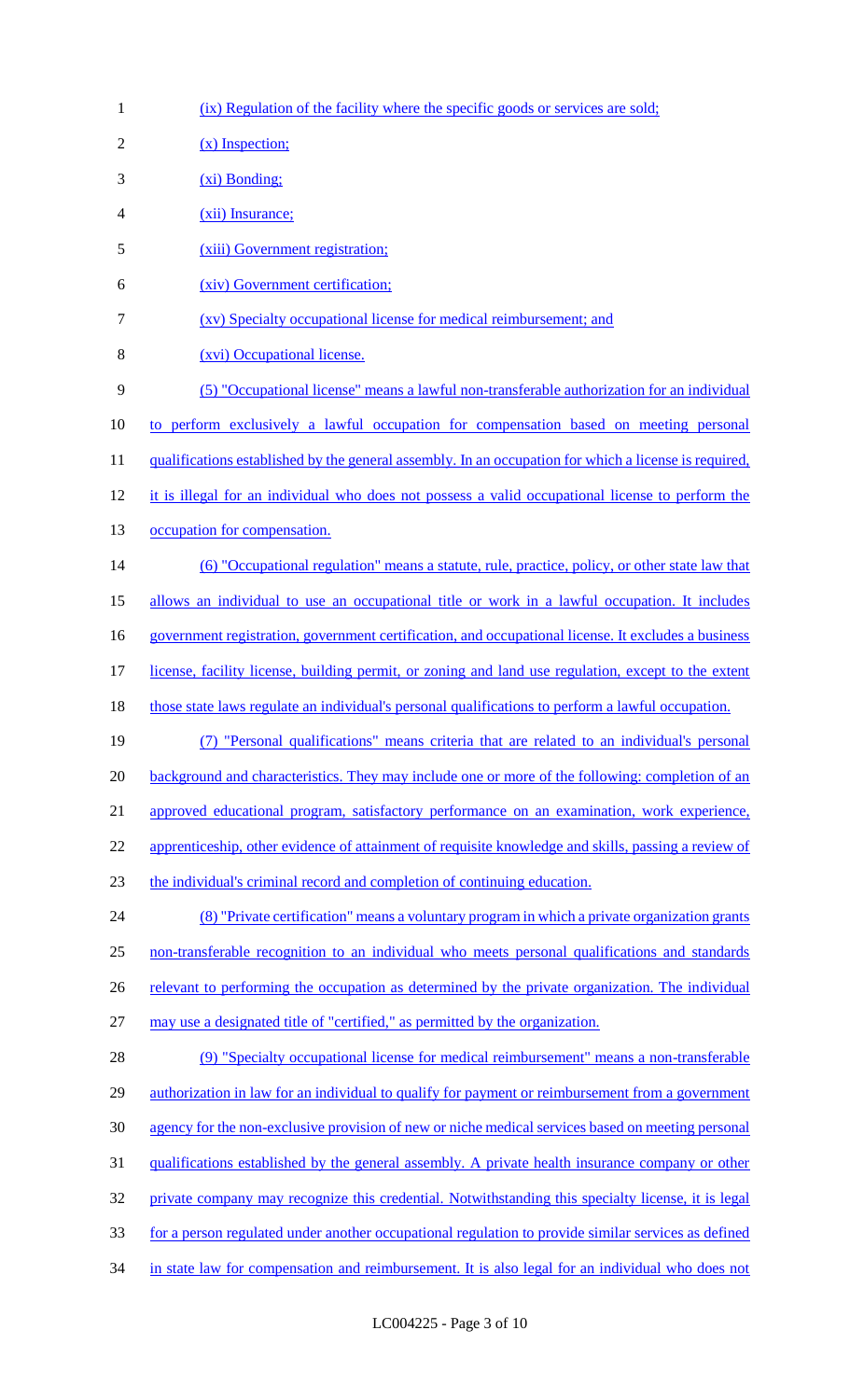- possess this specialty license to provide the identified medical services for compensation, but the
- 2 non-licensed individual will not qualify for payment or reimbursement from a government agency.
- **5-91-5. Review of occupational regulations.**
- (a) The speaker of the house of representatives and the president of the senate shall assign 5 to the small business committee of the house and the labor committee of the senate, hereinafter "committees," the responsibility to analyze proposals and legislation to create new occupational
- 
- 7 regulations and/or modify existing occupational regulations.
- (b) The committees shall be responsible for reviewing legislation to enact or modify an occupational regulation to ensure compliance with the policies set forth in § 5-91-3.
- (1) The committees shall require proponents to submit evidence of present, significant, and
- 11 substantiated harms to consumers in the state. The committees may also request information from
- state agencies that contract with individuals in regulated occupations and others knowledgeable of
- 13 the occupation, labor-market economics, or other factors, cost and benefits.
- (2) The committees shall determine if the proposed regulation meets the state's policy in §
- 5-91-3 of using the least restrictive regulation necessary to protect consumers from present,
- 16 significant, and substantiated harms.
- (3) The committees' analysis in subsection (b)(2) of this section shall employ a rebuttable 18 presumption that consumers are sufficiently protected by market competition and private remedies as listed in § 5-91-4(4)(i) through (iv). The committees shall give added consideration to the use of private certification programs that allow a provider to give consumers information about the provider's knowledge, skills and association with a private certification organization.
- 22 (4) The committees may rebut the presumption in subsection (b)(3) of this section if they find both credible, empirical evidence of present, significant, and substantiated harm, and that
- 24 consumers do not have the information and means to protect themselves against such harm. If
- evidence of such unmanageable harm is found, the committees may recommend the least restrictive
- 26 government regulation to address the harm as listed in  $\S$  5-91-4(4)(v) through (xvi).
- (5) The committees shall use the following guidelines to form their recommendation in
- 28 subsection  $(b)(2)$  of this section. If the harm arises from:
- (i) Contractual disputes, including pricing disputes, the committees may recommend enacting a specific civil cause of action in district court to remedy consumer harm. This cause of action may provide for reimbursement of attorneys' fees and/or court costs, if a consumer's claim is successful;
- (ii) Fraud, if found, the committees may recommend strengthening powers under chapter
- 34 13.1 of title 6, "deceptive trade practices", or by requiring disclosure that will reduce misleading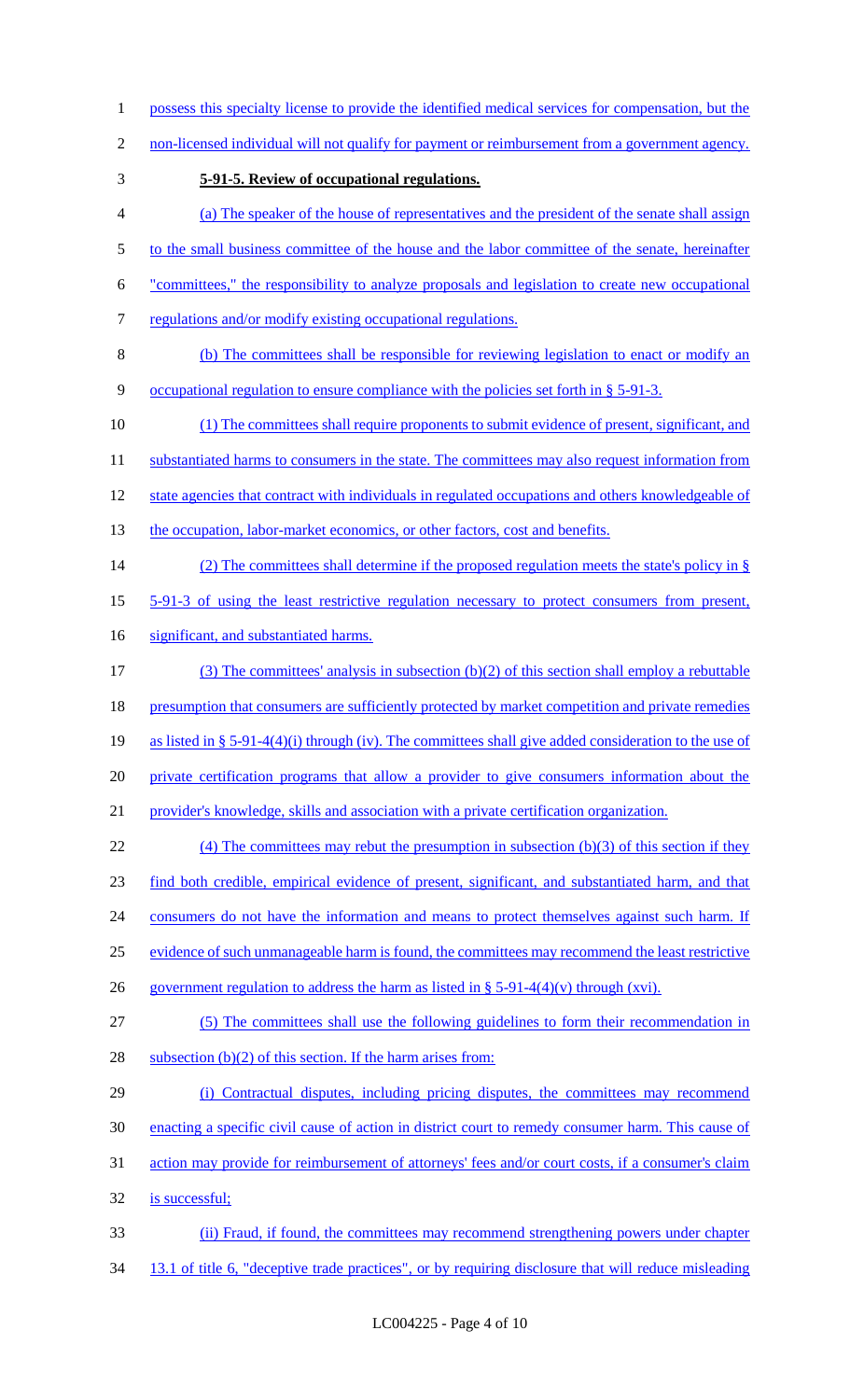attributes of the specific good or services; 2 (iii) General health and safety risks, the committees may recommend enacting a regulation on the related process or requiring a facility license; (iv) Unclean facilities, the committees may recommend requiring periodic facility inspections; (v) A provider's failure to complete a contract fully or to professional standards, the 7 committees may recommend requiring the provider to be bonded; (vi) A lack of protection for a person who is not a party to a contract between providers and consumers, the committees may recommend requiring the provider have insurance; (vii) Transactions with transient, out-of-state, or fly-by-night providers, the committees 11 may recommend requiring the provider to register its business with the secretary of state; (viii) A shortfall or imbalance in the consumer's knowledge about the goods or services 13 relative to the provider's knowledge (asymmetrical information), the committees may recommend 14 enacting government certification; (ix) An inability to qualify providers of new or highly-specialized medical services for 16 reimbursement by the state, the committees may recommend enacting a specialty license for medical reimbursement; (x) A systematic information shortfall in which a reasonable consumer of the goods or 19 services is permanently unable to distinguish between the quality of providers and there is an absence of institutions that provide guidance to consumers, the committees may recommend enacting an occupational license; or 22 (xi) The need to address multiple types of harm, the committees may recommend a combination of regulations to include, but not be limited to, a government regulation combined 24 with a private remedy including third-party or consumer-created ratings and reviews, or private certification. (6) The committees' analysis of the need for regulation in subsection (b)(3) of this section, will include the effects of legislation on opportunities for workers, consumer choices and costs, general unemployment, market competition, governmental costs, and other effects. (7) The committees' analysis of the need for regulation in subsection (b)(3) of this section, shall compare the legislation to determine whether and how other states regulate the occupation, including the occupation's scope of practice that other states use, and the personal qualifications other states require. (8) The committees shall report their findings and recommendations to the initial and other 34 subsequent committees that shall consider the legislation. The report shall include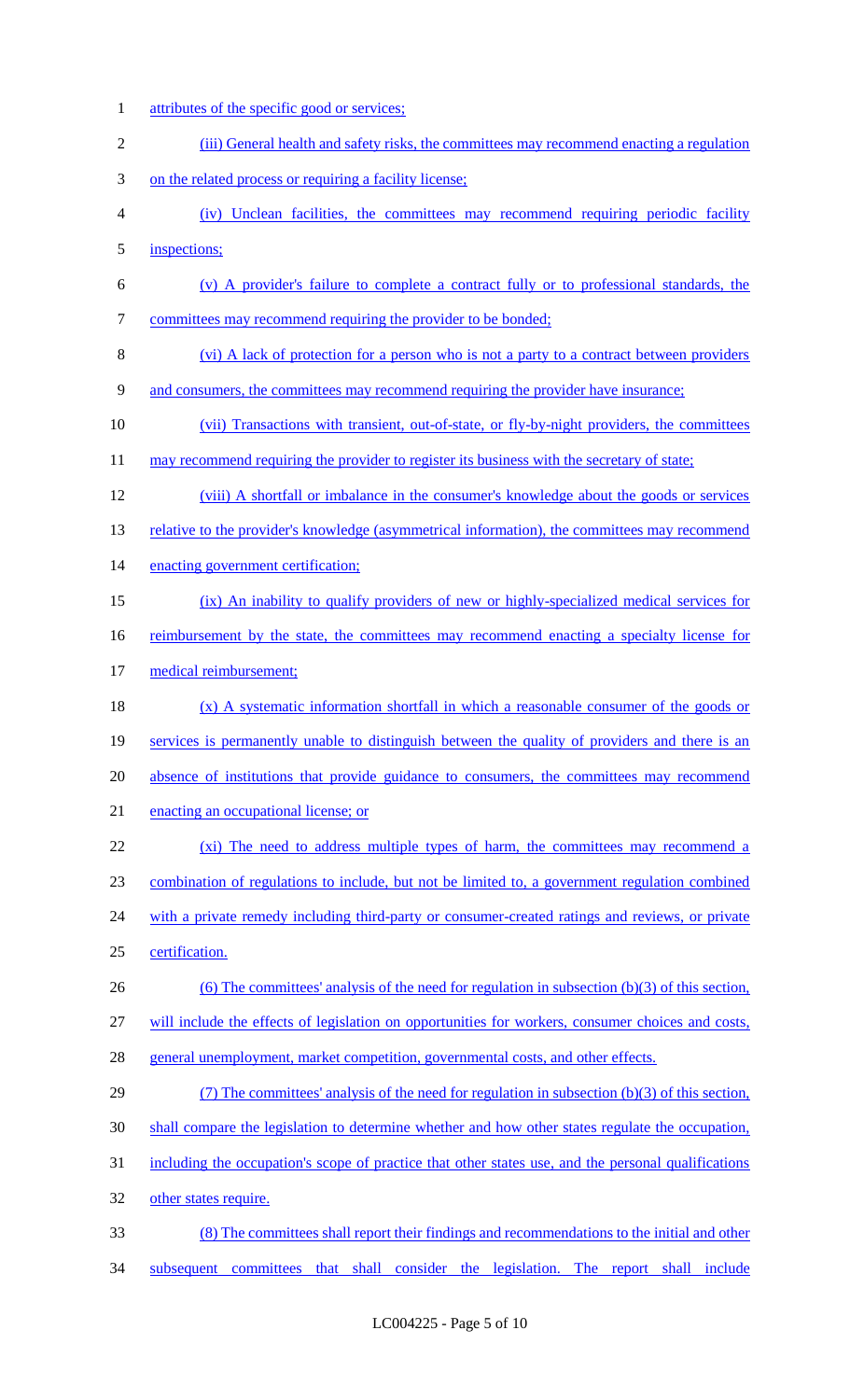1 recommendations addressing:

| $\overline{2}$ | (i) The type of regulation, if any;                                                                    |
|----------------|--------------------------------------------------------------------------------------------------------|
| 3              | (ii) The requisite personal qualifications, if any; and                                                |
| 4              | (iii) The scope of practice, if applicable.                                                            |
| 5              | (9) The committees may also comment on whether and how much responsibility the                         |
| 6              | legislation delegates to a licensing board to promulgate administrative rules, particularly rules      |
| 7              | relating to establishing the occupation's scope of practice or the personal qualifications required to |
| 8              | work in the occupation. The comments should make the general assembly aware of exposure to             |
| 9              | antitrust litigation that the legislation may cause because of excessive or ambiguous delegation of    |
| 10             | authority to licensing boards to engage in administrative rulemaking.                                  |
| 11             | (c) The house of representatives and the senate shall each adopt rules requiring the                   |
| 12             | committees considering the legislation to enact or modify an occupational regulation to receive the    |
| 13             | committees' analysis and recommendations in subsection (b) of this section prior to voting on the      |
| 14             | legislation.                                                                                           |
| 15             | (d) Nothing in this section shall be construed to preempt federal regulation or to require a           |
| 16             | private certification organization to grant or deny private certification to any individual.           |
| 17             | 5-91-6. Analysis of existing occupational licenses.                                                    |
| 18             | (a) Commencing on January 1, 2023, the speaker of the house of representatives and the                 |
| 19             | president of the senate shall assign the committees the overall responsibility to analyze existing     |
| 20             | occupational licenses.                                                                                 |
| 21             | (1) Each relevant standing committee of the legislature is responsible for reviewing                   |
| 22             | approximately twenty percent (20%) of the current occupational licenses under the committees'          |
| 23             | jurisdiction per year. The chairpersons of the committees shall select the occupational licenses to    |
| 24             | be reviewed annually.                                                                                  |
| 25             | (2) Each relevant standing committee of the legislature will review all occupational                   |
| 26             | licenses under the committees' jurisdiction within the subsequent five (5) years, and will repeat      |
| 27             | such a review in each five (5) year period thereafter.                                                 |
| 28             | (b) The committees must use the criteria in § 5-91-5(b)(2) through (8) to analyze the                  |
| 29             | existing occupational licenses.                                                                        |
|                | (c) Commencing on January 1, 2024, the committees shall report on an annual basis                      |
| 30             |                                                                                                        |
| 31             | thereafter the findings of their reviews to the speaker of the house of representatives, the president |
| 32             | of the senate, the governor and the attorney general. In their report, the committees may recommend    |
| 33             | the legislature enact new legislation that:                                                            |

34 (1) Repeals the occupational licenses;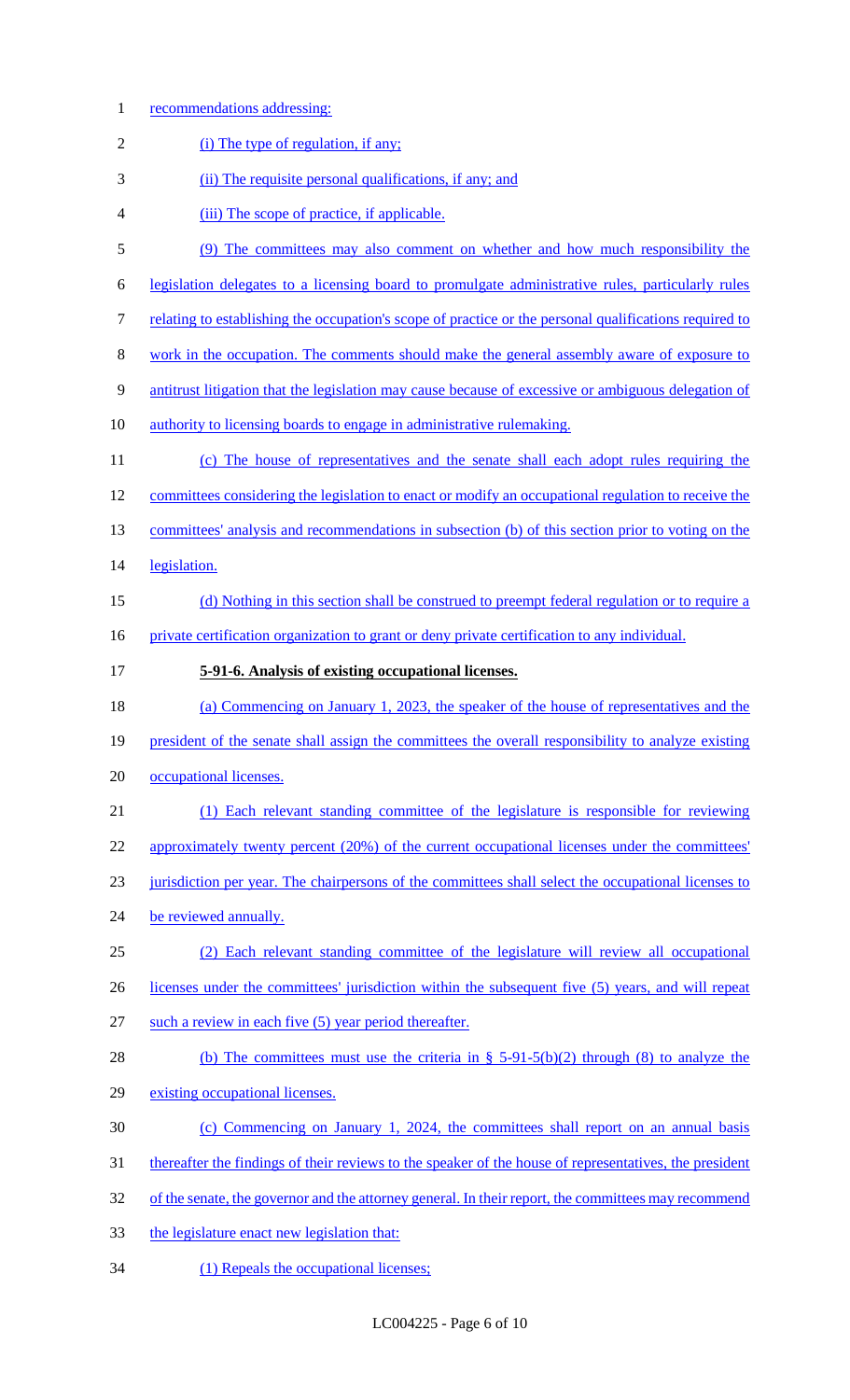(2) Converts the occupational licenses to the least restrictive regulations in § 5-91-4; (3) Instructs the relevant licensing board or agency to promulgate revised regulations 3 reflecting the legislature's decision to use least restrictive alternatives to occupational licenses; (4) Changes the requisite personal qualifications of an occupational license; (5) Redefines the scope of practice in an occupational license; or (6) Reflects other recommendations to the legislature. (d) Nothing in this section shall be construed to preempt federal regulation or authorize the committees to review the means that a private certification organization uses to issue, deny or revoke a private certification to any individual, or to require a private certification organization to 10 grant or deny private certification to any individual. **5-91-7. Interpretations of statutes and rules.**  (a) Occupational regulations shall be construed and applied to increase economic 13 opportunities, promote competition, and encourage innovation. 14 (b) Any ambiguities in occupational regulations will be construed in favor of workers and 15 aspiring workers to work. (c) The scope of practice in occupational regulations is to be construed narrowly to avoid burdening individuals with regulatory requirements that only have an attenuated relationship to the 18 goods or services they provide. **5-91-8. Review of criminal record.**  (a) The right of an individual to pursue a lawful occupation is a fundamental right. (b) Notwithstanding any other law, a board, agency, department or other state agency 22 (hereafter "board") shall only utilize § 28-5.1-14 to deny, diminish, suspend, revoke, withhold or otherwise limit state recognition because of a criminal conviction. **5-91-9. Petition for board determination prior to obtaining personal qualifications.**  (a) An individual with a criminal record may petition a board at any time, including before 26 obtaining any requested personal qualifications, for a decision whether the individual's criminal 27 record will disqualify them from obtaining state recognition. (b) The individual shall include in the petition their criminal record or authorize the board to obtain their criminal record. (c) The board shall make its decision using the criteria and process in § 5-91-8. (d) The board shall issue its decision no later than sixty (60) days after the board receives the petition, or no later than ninety (90) days after the board receives the petition if a hearing is held. Any decision by the board shall be in writing, and include the criminal record, findings of fact and conclusions of law.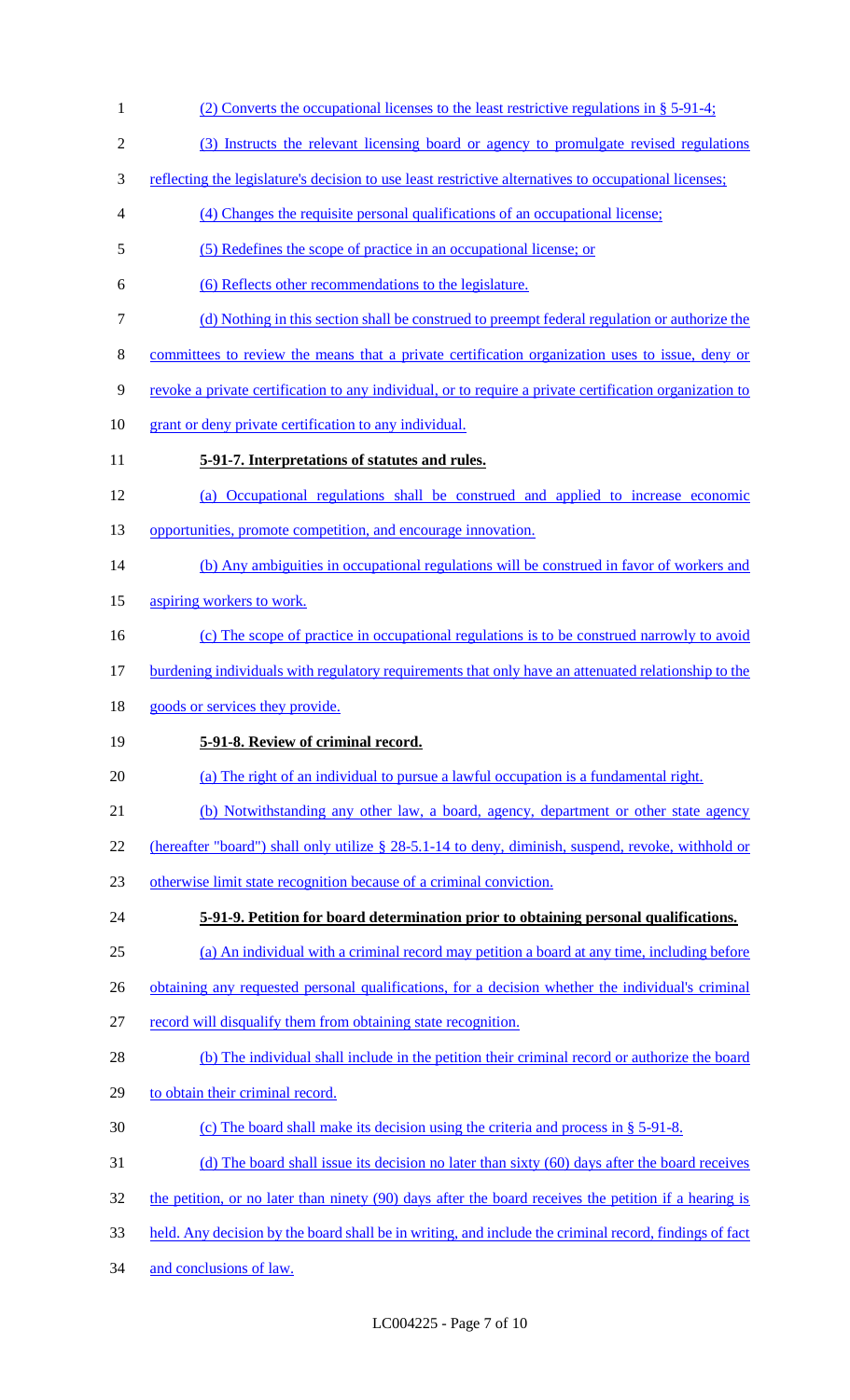- (e) A decision concluding that the state recognition shall be granted or granted with conditions is binding on the board in any later ruling on state recognition of the petitioner, unless there is a relevant, material and adverse change in the petitioner's criminal record. (f) If the board decides that state recognition should not be granted, the board shall advise 5 the petitioner of actions the petitioner may take to remedy the disqualification. (g) The petitioner may submit a revised petition reflecting completion of the remedial actions set forth in subsection (f) of this section before any deadline, which deadline shall not be less than twenty (20) days from the issuance date of the decision, the board may set in its alternative advisory decision. 10 (h) The petitioner may appeal the board's decision as provided for in chapter 35 of title 42 11 ("administrative procedures act"). (i) The petitioner may submit a new petition to the board not less than one year following 13 a final judgment on the initial petition, or upon obtaining the required qualifications, whichever is earlier. (j) The board may charge a fee to the petitioner to recoup its costs not to exceed one 16 hundred dollars (\$100) for each petition. **5-91-10. Reporting requirements.**  (a) The house of representatives and the senate shall establish an annual reporting 19 requirement of the committees specifying: (1) The number of times that each board acted to deny, diminish, suspend, revoke, withhold or otherwise limit state recognition from a licensed individual because of criminal convictions; (2) The offenses upon which each board relied in acting to deny, diminish, suspend, revoke, withhold or otherwise limit state recognition; (3) The numbers of each board's approvals and denials under §§ 5-91-8 and 5-91-9; (4) The offenses for which the board approved or denied petitions under §§ 5-91-8 and 5- 26 91-9; and (5) Other data which the house of representatives and senate determines as relevant. (b) The house of representatives and the senate shall compile and publish annually a report on a searchable public website. **5-91-11. Limitation.**  Nothing in this chapter shall be construed to require a private certification organization to
- grant or deny private certification to any individual.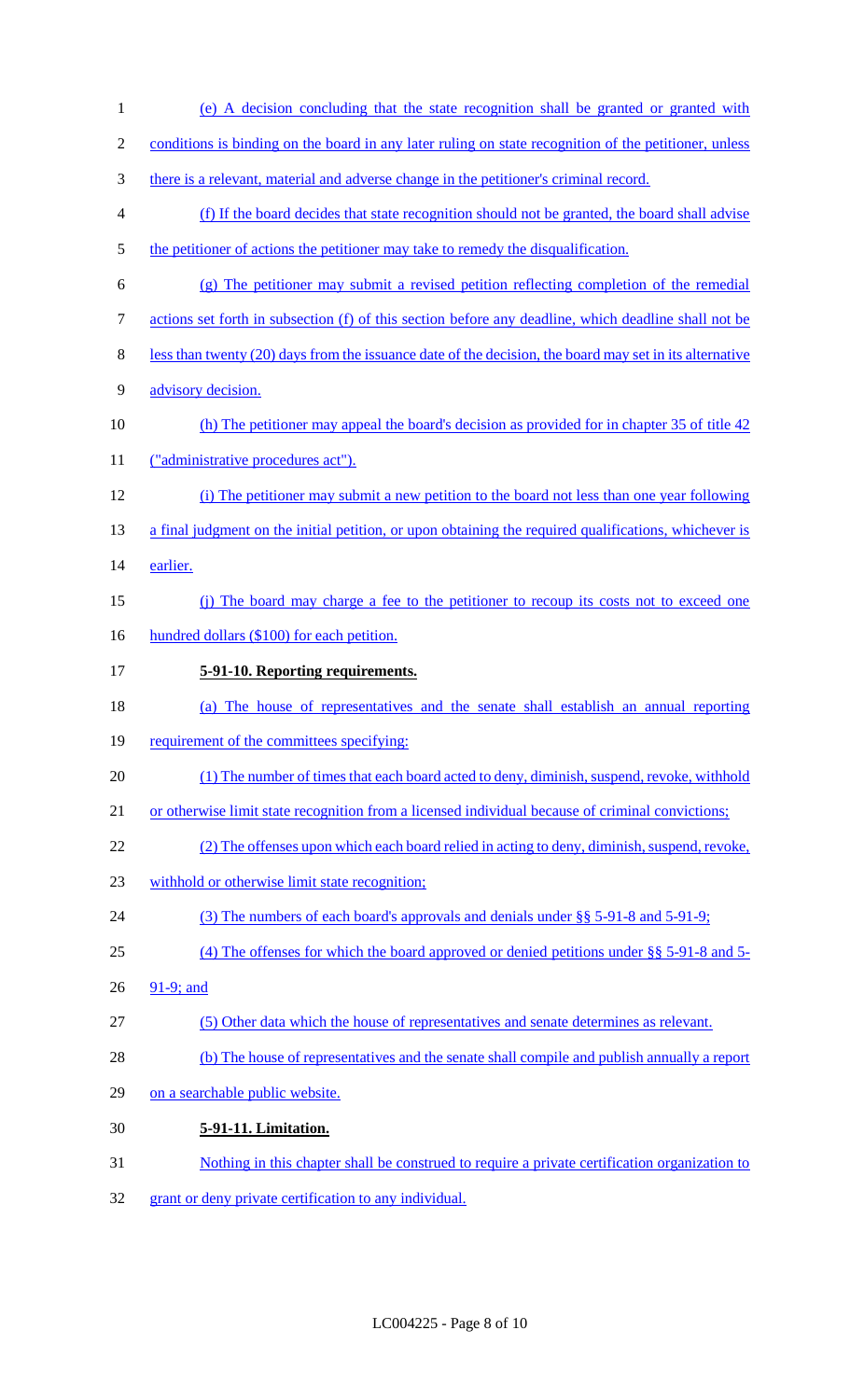1 SECTION 2. This act shall take effect upon passage.

#### $=$ LC004225  $=$